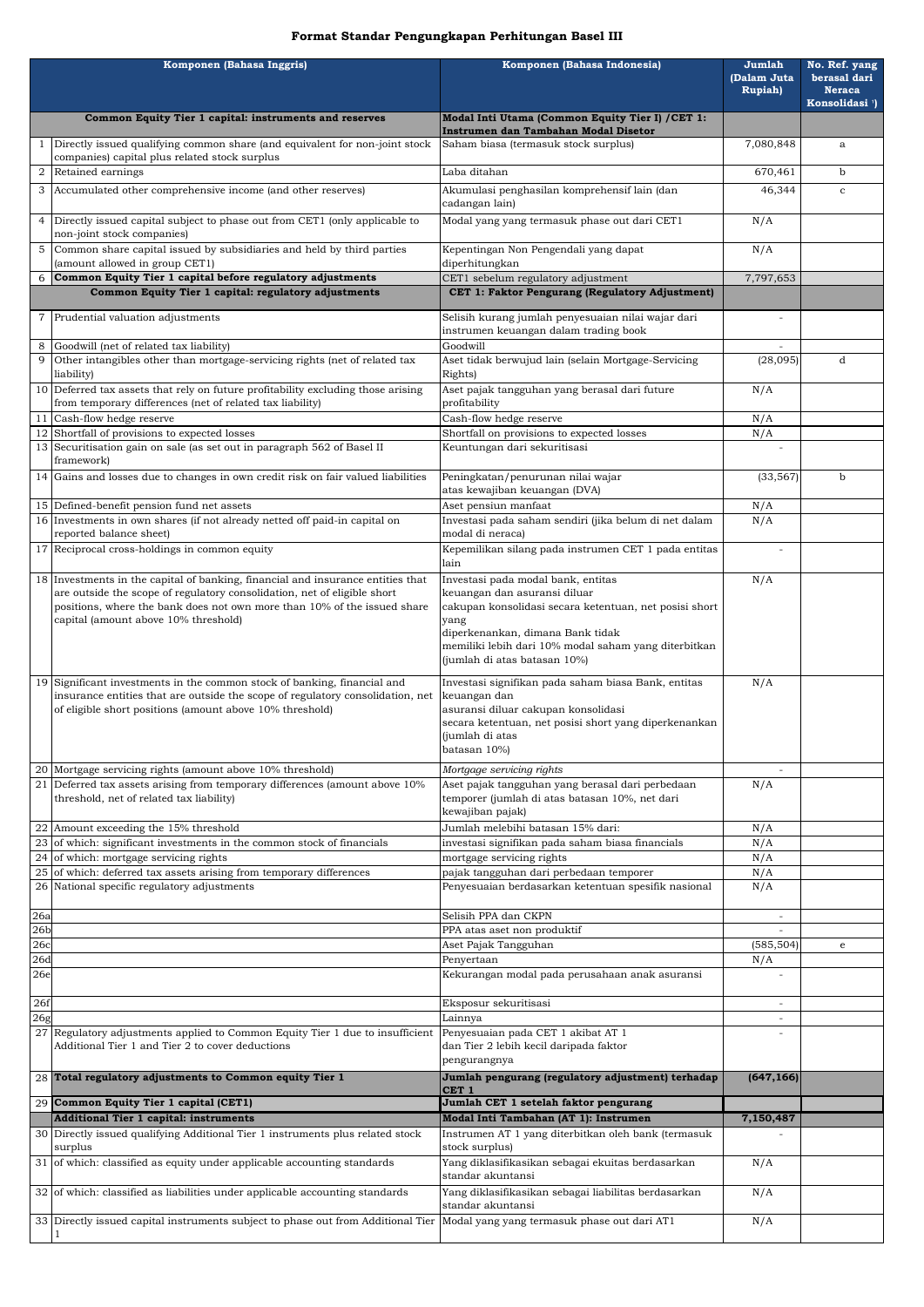| Komponen (Bahasa Inggris) |                                                                                                                                                                                                                                                                                                   | Komponen (Bahasa Indonesia)                                                                                                                                                                                                                                      | Jumlah<br>(Dalam Juta<br><b>Rupiah</b> ) | No. Ref. yang<br>berasal dari<br><b>Neraca</b><br>Konsolidasi <sup>1</sup> ) |
|---------------------------|---------------------------------------------------------------------------------------------------------------------------------------------------------------------------------------------------------------------------------------------------------------------------------------------------|------------------------------------------------------------------------------------------------------------------------------------------------------------------------------------------------------------------------------------------------------------------|------------------------------------------|------------------------------------------------------------------------------|
|                           | 34 Additional Tier 1 instruments (and CET1 instruments not included in row 5)<br>issued by subsidiaries and held by third parties (amount allowed in group<br>AT1)                                                                                                                                | Instrumen AT1 yang diterbitkan oleh Entitas Anak<br>yang diakui dalam perhitungan KPMM secara<br>konsolidasi                                                                                                                                                     | N/A                                      |                                                                              |
|                           | 35 of which: instruments issued by subsidiaries subject to phase out                                                                                                                                                                                                                              | Instrumen yang diterbitkan Entitas Anak yang<br>termasuk phase out                                                                                                                                                                                               | N/A                                      |                                                                              |
|                           | 36 Additional Tier 1 capital before regulatory adjustments                                                                                                                                                                                                                                        | Jumlah AT 1 sebelum regulatory adjustment                                                                                                                                                                                                                        |                                          |                                                                              |
|                           | Additional Tier 1 capital: regulatory adjustments                                                                                                                                                                                                                                                 | Modal Inti Tambahan: Faktor Pengurang (Regulatory                                                                                                                                                                                                                |                                          |                                                                              |
| 37                        | Investments in own Additional Tier 1 instruments                                                                                                                                                                                                                                                  | <b>Adjustment</b> )<br>Investasi pada instrumen AT1 sendiri                                                                                                                                                                                                      | N/A                                      |                                                                              |
|                           | 38 Reciprocal cross-holdings in Additional Tier 1 instruments                                                                                                                                                                                                                                     | Pemilikan instrumen AT1 secara resiprokal                                                                                                                                                                                                                        | N/A                                      |                                                                              |
| 39                        | Investments in the capital of banking, financial and insurance entities that<br>are outside the scope of regulatory consolidation, net of eligible short<br>positions, where the bank does not own more than 10% of the issued<br>common share capital of the entity (amount above 10% threshold) | Investasi pada modal bank, entitas<br>keuangan dan asuransi diluar<br>cakupan konsolidasi secara ketentuan, net posisi short<br>yang<br>diperkenankan, dimana Bank tidak<br>memiliki lebih dari 10% modal saham yang diterbitkan<br>(jumlah di atas batasan 10%) | N/A                                      |                                                                              |
| 40                        | Significant investments in the capital of banking, financial and insurance<br>entities that are outside the scope of regulatory consolidation (net of eligible<br>short positions)                                                                                                                | Investasi signifikan pada modal Bank, entitas<br>keuangan dan<br>asuransi di luar cakupan konsolidasi<br>secara ketentuan (net posisi short yang diperkenankan)                                                                                                  | N/A                                      |                                                                              |
|                           | 41 National specific regulatory adjustments                                                                                                                                                                                                                                                       | Penyesuaian berdasarkan ketentuan spesifik nasional                                                                                                                                                                                                              |                                          |                                                                              |
| 41a                       |                                                                                                                                                                                                                                                                                                   | Penempatan dana pada instrumen<br>AT 1 pada Bank lain                                                                                                                                                                                                            | N/A                                      |                                                                              |
|                           | 42 Regulatory adjustments applied to Additional Tier 1 due to insufficient Tier 2 Penyesuaian pada AT 1 akibat Tier 2<br>to cover deductions                                                                                                                                                      | lebih kecil daripada faktor pengurangnya                                                                                                                                                                                                                         | N/A                                      |                                                                              |
|                           | 43 Total regulatory adjustments to Additional Tier 1 capital                                                                                                                                                                                                                                      | Jumlah faktor pengurang (regulatory adjustment)<br>terhadap AT1                                                                                                                                                                                                  |                                          |                                                                              |
|                           | 44 Additional Tier 1 capital (AT1)                                                                                                                                                                                                                                                                | Jumlah AT 1 setelah faktor pengurang                                                                                                                                                                                                                             |                                          |                                                                              |
|                           | 45 Tier 1 capital (T1 = CET1 + AT1)<br>Tier 2 capital: instruments and provisions                                                                                                                                                                                                                 | Jumlah Modal Inti (Tier 1) (CET1 + AT 1)<br>Modal Pelengkap (Tier 2): Instumen dan cadangan                                                                                                                                                                      | 7,150,487                                |                                                                              |
|                           |                                                                                                                                                                                                                                                                                                   |                                                                                                                                                                                                                                                                  |                                          |                                                                              |
|                           | 46 Directly issued qualifying Tier 2 instruments plus related stock surplus                                                                                                                                                                                                                       | Instrumen T2 yang diterbitkan oleh bank (termasuk<br>stock surplus)                                                                                                                                                                                              | N/A                                      |                                                                              |
|                           | 47 Directly issued capital instruments subject to phase out from Tier 2<br>48 Tier 2 instruments (and CET1 and AT1 instruments not included in rows 5                                                                                                                                             | Modal yang yang termasuk phase out dari Tier 2<br>Instrumen Tier2 yang diterbitkan oleh Entitas Anak                                                                                                                                                             | N/A                                      |                                                                              |
|                           | or 34) issued by subsidiaries and held by third parties (amount allowed in<br>group Tier 2)                                                                                                                                                                                                       | yang diakui dalam perhitungan KPMM secara<br>konsolidasi                                                                                                                                                                                                         | N/A                                      |                                                                              |
|                           | 49 of which: instruments issued by subsidiaries subject to phase out                                                                                                                                                                                                                              | Modal yang diterbitkan Entitas Anak yang termasuk<br>phase out                                                                                                                                                                                                   | N/A                                      |                                                                              |
|                           | 50 Provisions                                                                                                                                                                                                                                                                                     | Cadangan umum PPA atas aset produktif yang wajib<br>dihitung dengan jumlah paling tinggi sebesar 1,25%<br>dari ATMR untuk Risiko Kredit                                                                                                                          | 426,317                                  | <sup>3</sup> ]                                                               |
|                           | 51 Tier 2 capital before regulatory adjustments                                                                                                                                                                                                                                                   | Jumlah Modal Pelengkap (Tier 2) sebelum faktor<br>pengurang                                                                                                                                                                                                      | 426,317                                  |                                                                              |
|                           | Tier 2 capital: regulatory adjustments                                                                                                                                                                                                                                                            | Modal Pelengkap (Tier 2): Faktor Pengurang                                                                                                                                                                                                                       |                                          |                                                                              |
|                           | 52 Investments in own Tier 2 instruments                                                                                                                                                                                                                                                          | (Regulatory Adjustment)<br>Investasi pada instrumen Tier 2 sendiri                                                                                                                                                                                               | N/A                                      |                                                                              |
|                           | 53 Reciprocal cross-holdings in Tier 2 instruments                                                                                                                                                                                                                                                | Pemilikan instrumen Tier 2 secara resiprokal                                                                                                                                                                                                                     | N/A                                      |                                                                              |
|                           | 54 Investments in the capital of banking, financial and insurance entities that                                                                                                                                                                                                                   | Investasi pada modal bank, entitas                                                                                                                                                                                                                               | N/A                                      |                                                                              |
|                           | are outside the scope of regulatory consolidation, net of eligible short<br>positions, where the bank does not own more than 10% of the issued<br>common share capital of the entity (amount above the 10% threshold)                                                                             | keuangan dan asuransi diluar cakupan konsolidasi<br>secara ketentuan, net posisi short yang<br>diperkenankan, dimana Bank tidak<br>memiliki lebih dari 10% modal saham yang diterbitkan<br>(jumlah di atas batasan 10%)                                          |                                          |                                                                              |
|                           | 55 Significant investments in the capital banking, financial and insurance<br>entities that are outside the scope of regulatory consolidation (net of eligible<br>short positions)                                                                                                                | Investasi signifikan pada modal Bank, entitas<br>keuangan dan asuransi di luar cakupan konsolidasi<br>secara ketentuan (net posisi short yang diperkenankan)                                                                                                     | N/A                                      |                                                                              |
|                           | 56 National specific regulatory adjustments                                                                                                                                                                                                                                                       | Penyesuaian berdasarkan ketentuan spesifik nasional                                                                                                                                                                                                              |                                          |                                                                              |
| <b>56a</b>                |                                                                                                                                                                                                                                                                                                   | Sinking fund                                                                                                                                                                                                                                                     | N/A                                      |                                                                              |
| 56b                       |                                                                                                                                                                                                                                                                                                   | Penempatan dana pada instrumen Tier 2 pada Bank<br>lain                                                                                                                                                                                                          | N/A                                      |                                                                              |
|                           | 57 Total regulatory adjustments to Tier 2 capital                                                                                                                                                                                                                                                 | Jumlah faktor pengurang (regulatory adjustment)<br><b>Modal Pelengkap</b>                                                                                                                                                                                        | $\blacksquare$                           |                                                                              |
|                           | 58 Tier 2 capital $(T2)$                                                                                                                                                                                                                                                                          | Jumlah Modal Pelengkap (T2) setelah regulatory<br>adjustment                                                                                                                                                                                                     | 426,317                                  |                                                                              |
|                           | 59 Total capital (TC = $T1 + T2$ )                                                                                                                                                                                                                                                                | Total Modal (Modal Inti + Modal Pelengkap)                                                                                                                                                                                                                       | 7,576,804                                |                                                                              |
|                           | 60 Total risk weighted assets                                                                                                                                                                                                                                                                     | <b>Total Aset Tertimbang Menurut Risiko (ATMR)</b>                                                                                                                                                                                                               | 47,843,818                               |                                                                              |
|                           | <b>Capital ratios and buffers</b><br>61 Common Equity Tier 1 (as a percentage of risk weighted assets)                                                                                                                                                                                            | Rasio Kecukupan Pemenuhan Modal Minimum<br>(KPMM) dan Tambahan Modal (Capital Buffer)<br>Rasio Modal Inti Utama (CET1) - persentase terhadap                                                                                                                     | 14.95%                                   |                                                                              |
|                           | 62 Tier 1 (as a percentage of risk weighted assets)                                                                                                                                                                                                                                               | <b>ATMR</b><br>Rasio Modal Inti (Tier 1) - persentase terhadap ATMR                                                                                                                                                                                              | 14.95%                                   |                                                                              |
|                           |                                                                                                                                                                                                                                                                                                   |                                                                                                                                                                                                                                                                  |                                          |                                                                              |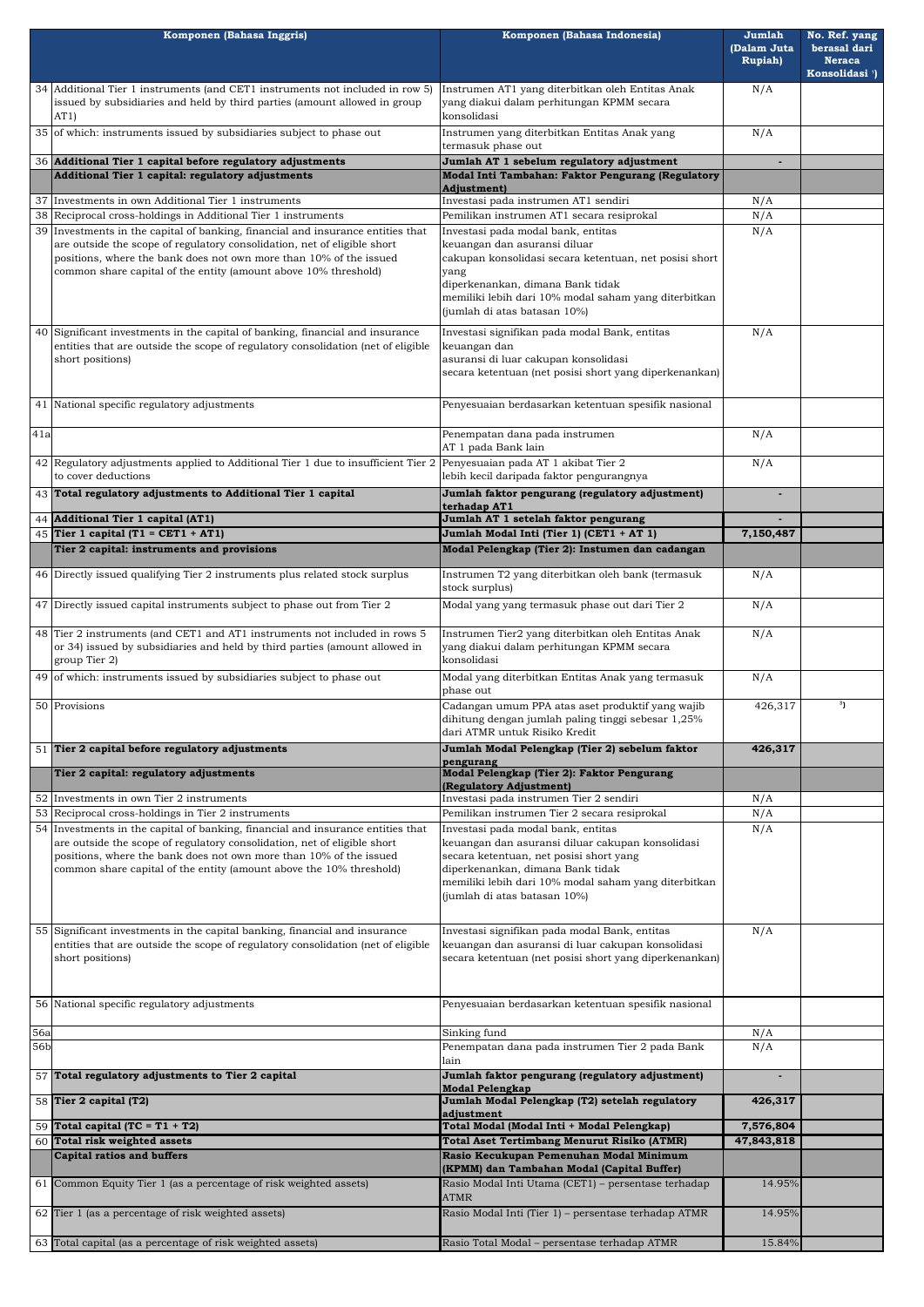| Komponen (Bahasa Inggris)                                                                                                                                                                                                               | Komponen (Bahasa Indonesia)                                                                                                                                                                                                                                                                                                                                    | Jumlah<br>(Dalam Juta<br><b>Rupiah</b> ) | No. Ref. yang<br>berasal dari<br><b>Neraca</b><br>Konsolidasi <sup>1</sup> ) |
|-----------------------------------------------------------------------------------------------------------------------------------------------------------------------------------------------------------------------------------------|----------------------------------------------------------------------------------------------------------------------------------------------------------------------------------------------------------------------------------------------------------------------------------------------------------------------------------------------------------------|------------------------------------------|------------------------------------------------------------------------------|
| 64 Institution specific buffer requirement (minimum CET1 requirement plus<br>capital conservation buffer plus countercyclical buffer requirements plus G-<br>SIB buffer requirement, expressed as a percentage of risk weighted assets) | Tambahan modal (buffer) - persentase terhadap AMTR                                                                                                                                                                                                                                                                                                             | 1.250%                                   |                                                                              |
| 65 of which: capital conservation buffer requirement                                                                                                                                                                                    | Capital Conservation Buffer                                                                                                                                                                                                                                                                                                                                    | 1.250%                                   |                                                                              |
| 66 of which: bank specific countercyclical buffer requirement                                                                                                                                                                           | Countercyclical Buffer                                                                                                                                                                                                                                                                                                                                         | 0%                                       |                                                                              |
| 67 of which: G-SIB buffer requirement                                                                                                                                                                                                   | Capital Surcharge untuk D-SIB                                                                                                                                                                                                                                                                                                                                  | 0%                                       |                                                                              |
| 68 Common Equity Tier 1 available to meet buffers (as a percentage of risk<br>weighted assets)                                                                                                                                          | Untuk bank umum konvensional: Modal Inti Utama<br>(CET yang tersedia untuk memenuhi Tambahan<br>Modal (Buffer) persentase terhadap<br><b>ATMR</b><br>Untuk kantor cabang dari Bank yang<br>berkedudukan di luar negeri: Bagian Dana Usaha yang<br>ditempatkan dalam<br>CEMA (diungkapkan sebagai persentase dari ATMR)<br>yang tersedia untuk memenuhi Buffer. | 11.73%                                   |                                                                              |
| National minima (if different from Basel 3)                                                                                                                                                                                             |                                                                                                                                                                                                                                                                                                                                                                |                                          |                                                                              |
| 69 National Common Equity Tier 1 minimum ratio (if different from Basel 3                                                                                                                                                               | National minima (jika berbeda dari Basel 3)<br>Rasio minimal CET 1 nasional (jika berbeda dengan                                                                                                                                                                                                                                                               | N/A                                      |                                                                              |
| minimum)<br>70 National Tier 1 minimum ratio (if different from Basel 3 minimum)                                                                                                                                                        | Basel 3)<br>Rasio minimal Tier 1 nasional (jika berbeda dengan                                                                                                                                                                                                                                                                                                 | N/A                                      |                                                                              |
|                                                                                                                                                                                                                                         | Basel 3)                                                                                                                                                                                                                                                                                                                                                       |                                          |                                                                              |
| 71 National total capital minimum ratio (if different from Basel 3 minimum)                                                                                                                                                             | Rasio minimal total modal nasional (jika berbeda<br>dengan Basel 3)                                                                                                                                                                                                                                                                                            | N/A                                      |                                                                              |
| Amounts below the thresholds for deduction (before risk weighting)                                                                                                                                                                      | Jumlah di bawah batasan pengurangan (sebelum<br>pembobotan risiko)                                                                                                                                                                                                                                                                                             |                                          |                                                                              |
| 72 Non-significant investments in the capital of other financials                                                                                                                                                                       | Investasi non-signifikan pada modal entitas keuangan<br>lain                                                                                                                                                                                                                                                                                                   | N/A                                      |                                                                              |
| 73 Significant investments in the common stock of financials                                                                                                                                                                            | Investasi signifikan pada saham biasa entitas<br>keuangan                                                                                                                                                                                                                                                                                                      | N/A                                      |                                                                              |
| 74 Mortgage servicing rights (net of related tax liability)                                                                                                                                                                             | Mortgage servicing rights (net dari kewajiban pajak)                                                                                                                                                                                                                                                                                                           | N/A                                      |                                                                              |
| 75 Deferred tax assets arising from temporary differences (net of related tax<br>liability)                                                                                                                                             | Aset pajak tangguhan yang berasal dari perbedaan<br>temporer (net dari kewajiban pajak)                                                                                                                                                                                                                                                                        | N/A                                      |                                                                              |
| Applicable caps on the inclusion of provisions in Tier 2                                                                                                                                                                                | Cap yang dikenakan untuk provisi pada Tier 2                                                                                                                                                                                                                                                                                                                   |                                          |                                                                              |
| 76 Provisions eligible for inclusion in Tier 2 in respect of exposures subject to<br>standardised approach (prior to application of cap)                                                                                                | Provisi yang dapat diakui sebagai Tier 2 sesuai<br>dengan eksposur<br>berdasarkan pendekatan standar<br>(sebelum dikenakan cap)                                                                                                                                                                                                                                | N/A                                      |                                                                              |
| 77 Cap on inclusion of provisions in Tier 2 under standardised approach                                                                                                                                                                 | Cap atas provisi yang diakui sebagai Tier 2<br>berdasarkan pendekatan standar                                                                                                                                                                                                                                                                                  | N/A                                      |                                                                              |
| 78 Provisions eligible for inclusion in Tier 2 in respect of exposures subject to<br>internal ratings-based approach (prior to application of cap)                                                                                      | Provisi yang dapat diakui sebagai Tier 2 sesuai<br>dengan eksposur<br>berdasarkan pendekatan IRB<br>(sebelum dikenakan cap)                                                                                                                                                                                                                                    | N/A                                      |                                                                              |
| 79 Cap for inclusion of provisions in Tier 2 under internal ratings- based<br>approach                                                                                                                                                  | Cap atas provisi yang diakui sebagai Tier 2<br>berdasarkan pendekatan IRB                                                                                                                                                                                                                                                                                      | N/A                                      |                                                                              |
| Capital instruments subject to phase-out arrangements (only applicable<br>between 1 Jan 2018 and 1 Jan 2022)                                                                                                                            | Instrumen Modal yang termasuk<br>phase out (hanya berlaku antara 1 Jan 2018 s.d. 1<br><b>Jan 2022)</b>                                                                                                                                                                                                                                                         |                                          |                                                                              |
| 80 Current cap on CET1 instruments subject to phase out arrangements                                                                                                                                                                    | Cap pada CET 1 yang temasuk phase out                                                                                                                                                                                                                                                                                                                          | N/A                                      |                                                                              |
| 81 Amount excluded from CET1 due to cap (excess over cap after redemptions Jumlah yang dikecualikan dari<br>and maturities)                                                                                                             | CET1 karena adanya <i>cap (kelebihan di atas cap</i><br>setelah redemptions dan<br>maturities)                                                                                                                                                                                                                                                                 | N/A                                      |                                                                              |
| 82 Current cap on AT1 instruments subject to phase out arrangements                                                                                                                                                                     | Cap pada AT1 yang temasuk phase out                                                                                                                                                                                                                                                                                                                            | N/A                                      |                                                                              |
| 83 Amount excluded from AT1 due to cap (excess over cap after redemptions<br>and<br>maturities)                                                                                                                                         | Jumlah yang dikecualikan dari AT1 karena adanya<br>cap (kelebihan di atas cap setelah redemptions dan<br>maturities)                                                                                                                                                                                                                                           | N/A                                      |                                                                              |
| 84 Current cap on T2 instruments subject to phase out arrangements                                                                                                                                                                      | Cap pada Tier2 yang temasuk phase out                                                                                                                                                                                                                                                                                                                          | N/A                                      |                                                                              |
| 85 Amount excluded from T2 due to cap (excess over cap after redemptions and<br>maturities)                                                                                                                                             | Jumlah yang dikecualikan dari<br>Tier2 karena adanya cap (kelebihan di atas cap setelah<br>redemptions dan<br>maturities)                                                                                                                                                                                                                                      | N/A                                      |                                                                              |
|                                                                                                                                                                                                                                         |                                                                                                                                                                                                                                                                                                                                                                |                                          |                                                                              |

- ') Diisi oleh Bank berdasarkan hasil rekonsiliasi antara komponen permodalan sesuai Format Standar Pengungkapan Perhitungan Permodalan dengan pos-pos yang sama dalam Neraca yang dipublikasikan (hanya ditampilkan jika terdapat rekonsiliasi sebagaimana pada Bagian 2)
- **³**) 1,25% dari ATMR untuk Risiko Kredit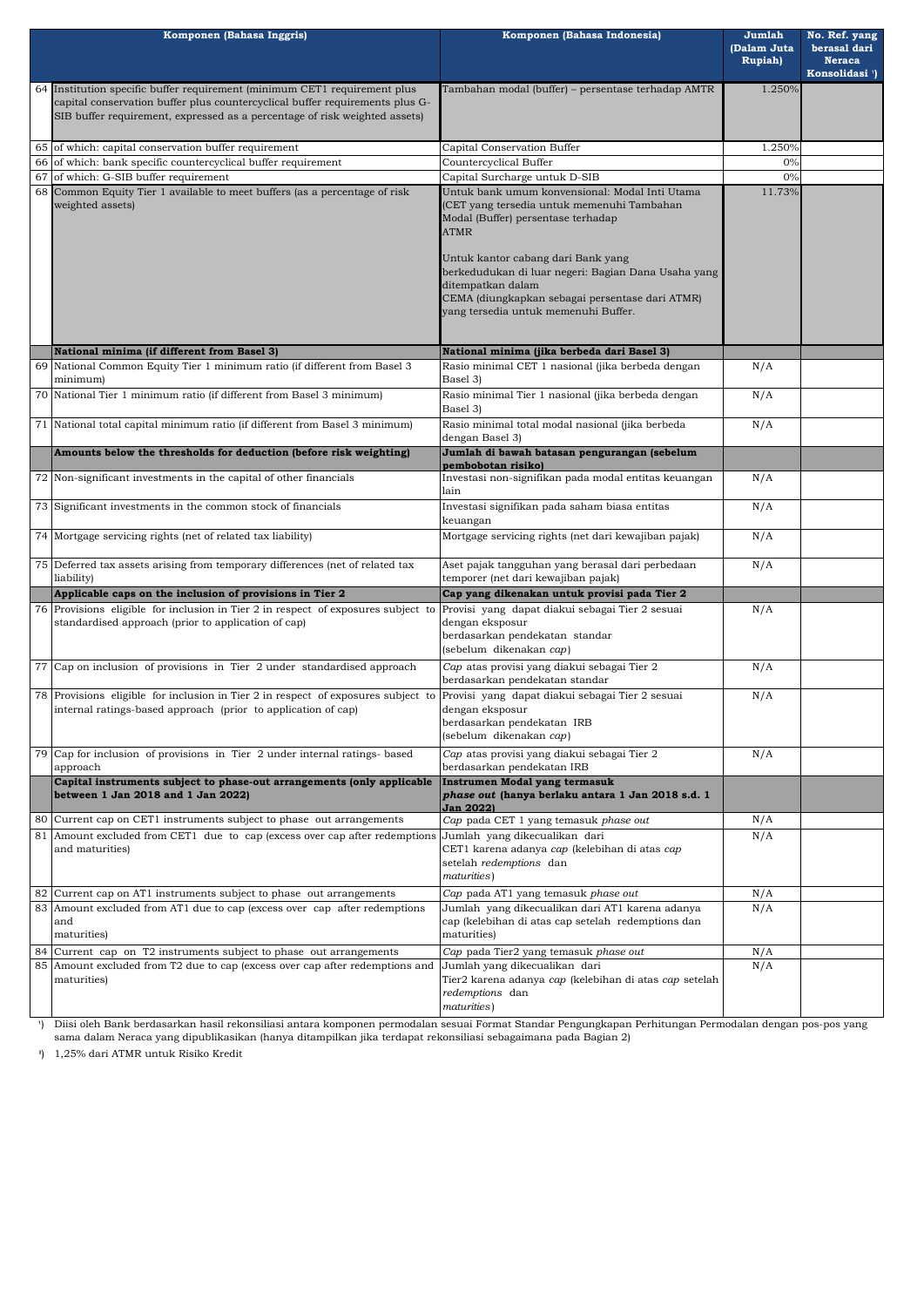## **Rekonsiliasi Permodalan**

| No.         | Pos-pos                                                                            | Neraca Publikasi                             | No.       |
|-------------|------------------------------------------------------------------------------------|----------------------------------------------|-----------|
|             |                                                                                    | Posisi 30 June 2017<br>(Dalam Jutaan Rupiah) | Referensi |
| <b>ASET</b> |                                                                                    |                                              |           |
| 1.          | Kas                                                                                | 183,271                                      |           |
| 2.          | Penempatan pada Bank Indonesia                                                     | 7,176,996                                    |           |
| 3.          | Penempatan pada bank lain                                                          | 3,454,886                                    |           |
| 4.          | Tagihan spot dan derivatif                                                         | 1,410,166                                    |           |
| 5.          | Surat berharga                                                                     |                                              |           |
|             | a. Diukur pada nilai wajar melalui laporan laba/rugi                               | 1,684,996                                    |           |
|             | b. Tersedia untuk dijual                                                           | 8,106,155                                    |           |
|             | c. Dimiliki hingga jatuh tempo                                                     | 1,252,686                                    |           |
|             | d. Pinjaman yang diberikan dan piutang                                             | 425,392                                      |           |
| 6.          | Surat berharga yang dijual dengan janji dibeli kembali (repo)                      | 628,850                                      |           |
| 7.          | Tagihan atas surat berharga yang dibeli dengan janji dijual kembali (reverse repo) | 7,086,529                                    |           |
| 8.          | Tagihan akseptasi                                                                  | 4,239,505                                    |           |
| 9.          | Kredit                                                                             |                                              |           |
|             | a. Diukur pada nilai wajar melalui laporan laba/rugi                               |                                              |           |
|             | b. Tersedia untuk dijual                                                           |                                              |           |
|             | c. Dimiliki hingga jatuh tempo                                                     |                                              |           |
|             | d. Pinjaman yang diberikan dan piutang                                             | 27,207,264                                   |           |
| 10.         | Pembiayaan syariah                                                                 |                                              |           |
| 11.         | Penyertaan                                                                         |                                              |           |
| 12.         | Cadangan kerugian penurunan nilai aset keuangan -/-                                |                                              |           |
|             | a. Surat berharga                                                                  | (1,048)                                      |           |
|             | b. Kredit<br>c. Lainnya                                                            | (1, 447, 948)                                |           |
|             |                                                                                    | (11,993)                                     |           |
| 13.         | Aset tidak berwujud<br>Akumulasi amortisasi aset tidak berwujud -/-                | 125,597                                      | d<br>d    |
|             |                                                                                    | (97, 502)                                    |           |
| 14.         | Aset tetap dan inventaris<br>Akumulasi penyusutan aset tetap dan inventaris -/-    | 208,245<br>(151, 609)                        |           |
| 15.         | Aset non produktif                                                                 |                                              |           |
|             | a. Properti terbengkalai                                                           |                                              |           |
|             | b. Aset yang diambil alih                                                          |                                              |           |
|             | c. Rekening tunda                                                                  |                                              |           |
|             | d. Aset antar kantor                                                               |                                              |           |
|             | i. Melakukan kegiatan operasional di Indonesia                                     |                                              |           |
|             | ii. Melakukan kegiatan operasional di luar Indonesia                               | 958,155                                      |           |
| 16.         | Cadangan kerugian penurunan nilai dari aset non keuangan -/-                       |                                              |           |
| 17.         | Sewa pembiayaan                                                                    |                                              |           |
| 18.         | Aset pajak tangguhan                                                               | 585,504                                      | e         |
| 19.         | Aset lainnya                                                                       | 1,394,169                                    |           |
|             | <b>TOTAL ASET</b>                                                                  | 64,418,266                                   |           |
|             | <b>LIABILITAS DAN EKUITAS</b>                                                      |                                              |           |
|             | <b>LIABILITAS</b>                                                                  |                                              |           |
| 1.          | Giro                                                                               | 16,126,177                                   |           |
| 2.          | Tabungan                                                                           | 5,340,250                                    |           |
| 3.          | Simpanan berjangka                                                                 | 6,634,690                                    |           |
| 4.          | Dana investasi revenue sharing                                                     |                                              |           |
| 5.          | Pinjaman dari Bank Indonesia                                                       |                                              |           |
| 6.          | Pinjaman dari bank lain                                                            | 11,741,959                                   |           |
| 7.          | Liabilitas spot dan derivatif                                                      | 1,421,777                                    |           |
| 8.          | Utang atas surat berharga yang dijual dengan janji dibeli kembali (repo)           | 579,594                                      |           |
| 9.          | Utang akseptasi                                                                    | 2,850,353                                    |           |
| 10.         | Surat berharga yang diterbitkan                                                    |                                              |           |
| 11.         | Pinjaman yang diterima                                                             |                                              |           |
| 12.         | Setoran jaminan                                                                    | 133                                          |           |
| 13.         | Liabilitas antar kantor                                                            |                                              |           |
|             | a. Melakukan kegiatan operasional di Indonesia                                     |                                              |           |
|             | b. Melakukan kegiatan operasional di luar Indonesia                                |                                              |           |
|             | Dana usaha                                                                         | 7,079,981                                    | a         |
|             | Kegiatan operasional di luar Indonesia lainnya                                     | 10,543,183                                   |           |
| 14.         | Liabilitas pajak tangguhan                                                         |                                              |           |
| 15.         | Liabilitas lainnya                                                                 | 1,387,488                                    |           |
| 16.         | Dana investasi profit sharing                                                      |                                              |           |
|             | <b>TOTAL LIABILITAS</b>                                                            | 63,705,585                                   |           |
|             | <b>EKUITAS</b>                                                                     |                                              |           |
| 17.         | Modal disetor                                                                      |                                              |           |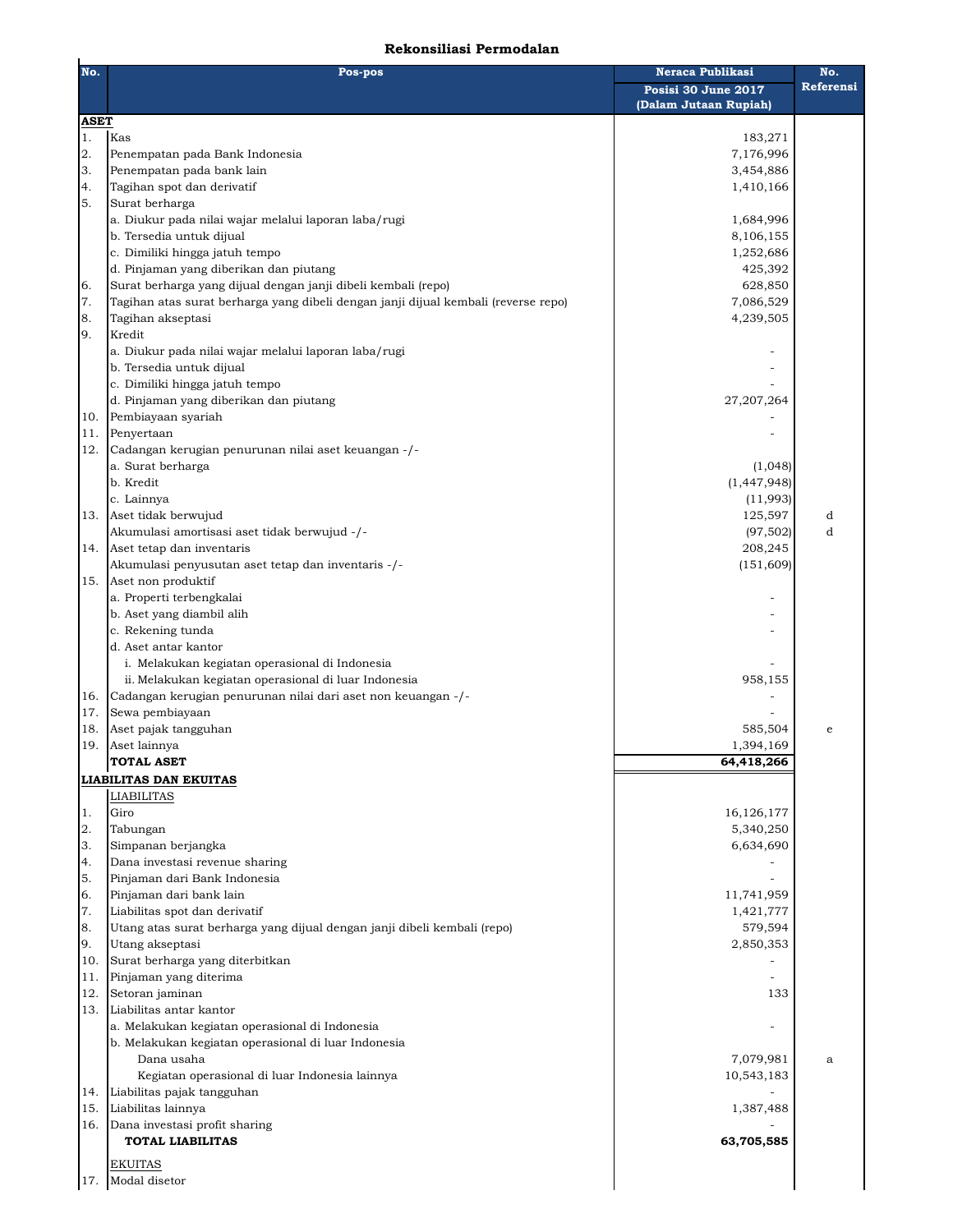| No. | Pos-pos                                                                             | <b>Neraca Publikasi</b> | No.          |
|-----|-------------------------------------------------------------------------------------|-------------------------|--------------|
|     |                                                                                     | Posisi 30 June 2017     | Referensi    |
|     |                                                                                     | (Dalam Jutaan Rupiah)   |              |
|     | a. Modal dasar                                                                      | 867                     | a            |
|     | b. Modal yang belum disetor -/-                                                     |                         |              |
|     | c. Saham yang dibeli kembali (treasury stock) -/-                                   |                         |              |
| 18. | Tambahan modal disetor                                                              |                         |              |
|     | a. Agio                                                                             |                         |              |
|     | b. Disagio $-/-$                                                                    |                         |              |
|     | c. Modal sumbangan                                                                  |                         |              |
|     | d. Dana setoran modal                                                               |                         |              |
|     | e. Lainnya                                                                          |                         |              |
| 19. | Pendapatan (kerugian) komprehensif lainnya                                          |                         |              |
|     | a. Penyesuaian akibat penjabaran laporan keuangan dalam mata uang asing             |                         |              |
|     | b. Keuntungan (kerugian) dari perubahan nilai aset keuangan dalam kelompok          | 46,343                  | $\mathbf{C}$ |
|     | tersedia untuk dijual                                                               |                         |              |
|     | c. Bagian efektif lindung nilai arus kas                                            |                         |              |
|     | d. Keuntungan revaluasi aset tetap                                                  |                         |              |
|     | e. Bagian pendapatan komprehensif lain dari entitas asosiasi                        |                         |              |
|     | f. Keuntungan (kerugian) aktuarial program imbalan pasti                            | 21,390                  |              |
|     | g. Pajak penghasilan terkait dengan penghasilan komprehensif lain                   | (26, 380)               |              |
|     | h. Lainnya                                                                          |                         |              |
| 20. | Selisih kuasi reorganisasi                                                          |                         |              |
| 21. | Selisih restrukturisasi entitas sepengendali                                        |                         |              |
| 22. |                                                                                     |                         |              |
|     | Ekuitas lainnya                                                                     |                         |              |
| 23. | Cadangan                                                                            |                         |              |
|     | a. Cadangan umum                                                                    |                         |              |
|     | b. Cadangan tujuan                                                                  |                         |              |
| 24. | Laba/rugi                                                                           |                         |              |
|     | a. Tahun-tahun lalu                                                                 |                         |              |
|     | Laba tahun lalu yang ditransfer ke kantor pusat                                     |                         |              |
|     | Peningkatan/(penurunan) nilai wajar atas kewajiban keuangan                         | 31,715                  | b            |
|     | Laba (rugi) tahun lalu yang ditahan selain peningkatan/(penurunan) nilai wajar atas | 504,670                 | $\mathbf b$  |
|     | kewajiban keuangan                                                                  |                         |              |
|     | b. Tahun berjalan                                                                   |                         |              |
|     | Laba tahun berjalan yang ditransfer ke kantor pusat                                 |                         |              |
|     | Peningkatan/(penurunan) nilai wajar atas kewajiban keuangan                         | 1,852                   | $\mathbf b$  |
|     | Laba (rugi) tahun berjalan selain peningkatan/(penurunan) nilai wajar atas          | 132,224                 | b            |
|     | kewajiban keuangan                                                                  |                         |              |
|     | TOTAL EKUITAS YANG DAPAT DIATRIBUSIKAN KEPADA PEMILIK                               | 712,681                 |              |
| 25. | Kepentingan non pengendali                                                          |                         |              |
|     | <b>TOTAL EKUITAS</b>                                                                | 712,681                 |              |
|     | TOTAL LIABILITAS DAN EKUITAS                                                        | 64,418,266              |              |